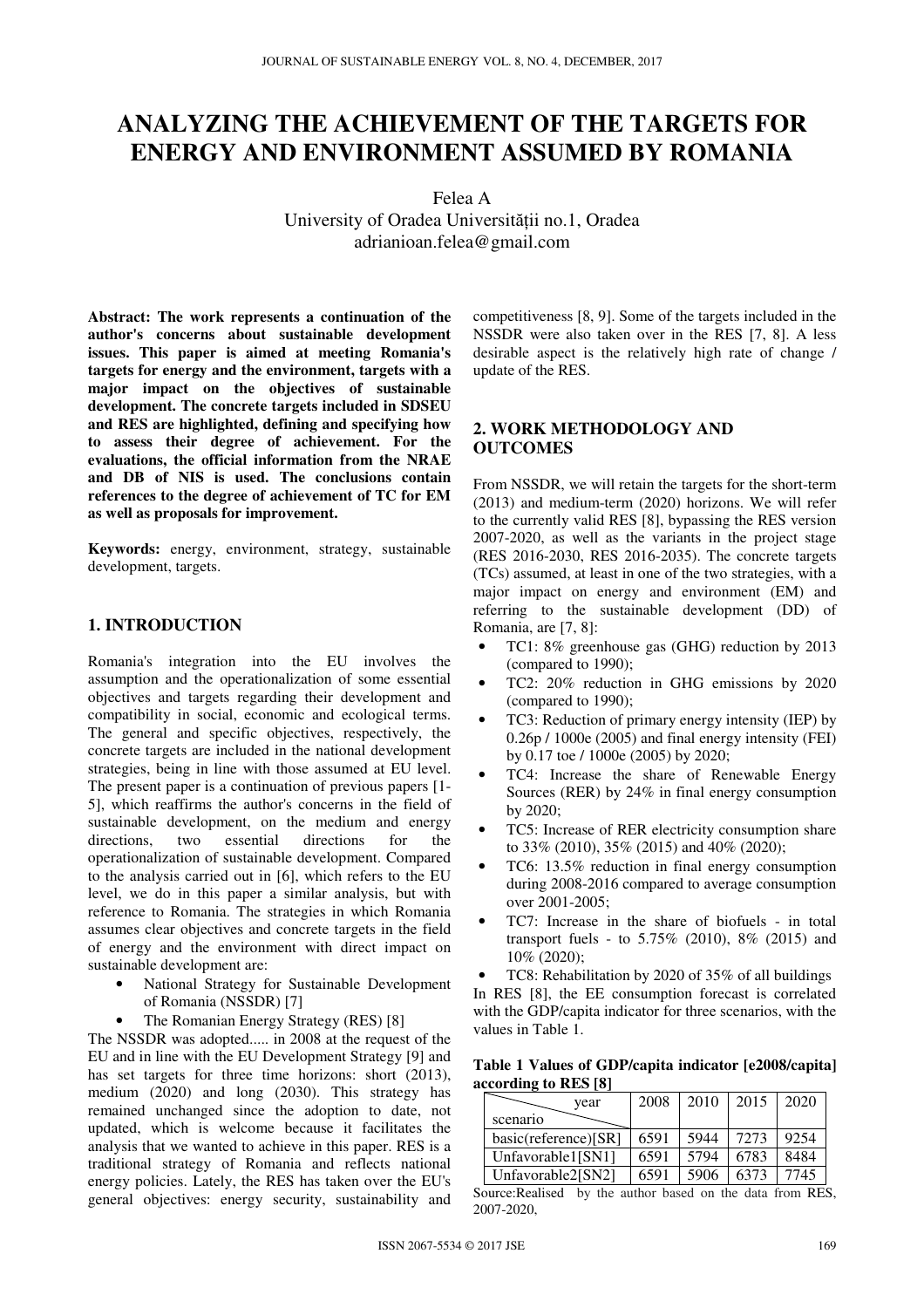http://www.minind.ro/energie/strategia\_energetica\_a\_romaniei 2007\_2020.pdf

 The values obtained and recorded in the RES [8] for the average growth rate of net EE consumption are shown in Table 2. We note that a total energy consumption forecast is not included in the RES, which is a minus of this document.

|  |                                 |  |  | Table 2 Average growth rate of EE consumption |
|--|---------------------------------|--|--|-----------------------------------------------|
|  | (REE) in Romania $[8]$ , $[\%]$ |  |  |                                               |

| Year            | 2009 | 2010 | 2011 |     | 2012 2013 2014 |      | 2015 2016- |      |
|-----------------|------|------|------|-----|----------------|------|------------|------|
|                 |      |      |      |     |                |      |            | 2020 |
| Scenario        |      |      |      |     |                |      |            |      |
| <b>SR</b>       | 7.97 | 2,36 |      | 2,7 | 2,7            |      |            | 2,6  |
| SN <sub>1</sub> | 7.97 | 2,36 | .31  | .31 | 1,31           | 1,31 | 1.31       | .57  |
| SN2             | 7.97 | 2,36 | .28  | .28 | .28            | .28  | .07        | 0,99 |
| Source:         |      |      |      |     |                |      |            |      |

Realised by the author based on the data from RES, 2007-2020, http://www.minind.ro/energie/strategia\_energetica\_a\_romaniei\_ 2007\_2020.pdf

We find that the two strategies include concrete targets for the four energy action lines to ensure DD: increasing energy efficiency, reducing energy consumption, increasing RER weight and increasing the share of biofuels. Regarding the greening component of DD, the targets are mainly related to GHGs and are not specific targets for: waste recycling rate, dust and sludge emissions, municipal waste collected and recovered, all of which are important tools for reducing the harmful impact on the environment. As presented in [6], in line with international practice, within GHG are included: carbon dioxide (CO2), methane (CH4), nitrous oxide (N2O), hidrofurecabonus (HFCS), perfluorocarbons (PFCs), sulfur hexafluoride (SF6). Typically GHG emissions are expressed in CO2 equivalent, including the contribution of international aviation but excluding LULUCF. By LULUCF we mean "land use and forestry sector". Proceeding like  $[6]$ , for a certain target  $(TC_i)$  of NSSDR and/or RES we assess the degree of fulfillment in  $[GTC_i]$ (t)], the relationship:

$$
GTC_i(t) = \frac{TC_i(t)}{TC_i(t_R)} 100 \, [\%] \quad i = \overline{1, n} \tag{1}
$$

where,

 $TC_i(t)$  – target or indicator value for the target (TC<sub>i</sub>) in year "t".

 $TC_i(t_R)$  - TC<sub>i</sub> value in refernce year, indicated in NSSDR and/or RES

n – number of concrete targets of the NSSDR and/or RES, on the EM fields

The information necessary for the calculation of the GTC indicator will be taken from the National Institute of Statistics database [10] and from the reports of the National Regulatory Authority for Energy [11]. According to [10, 11], the evolution of indicators that are subject to the concrete targets analyzed is in accordance with Figures 1-6





Source:Realised by the author based on the data from DB NIS-Sustainable Development Indicators, www.insse.ro



**Fig. 2 Energy intensity of the economy [10, 11]**  Source:Realised by the author based on the data from DB NIS-Sustainable Development Indicators, www.insse.ro and from Annual Report on ANRE Activity, 2016, www.anre.ro



Source:Realised by the author based on the data from DB NIS-Sustainable Development Indicators, www.insse.ro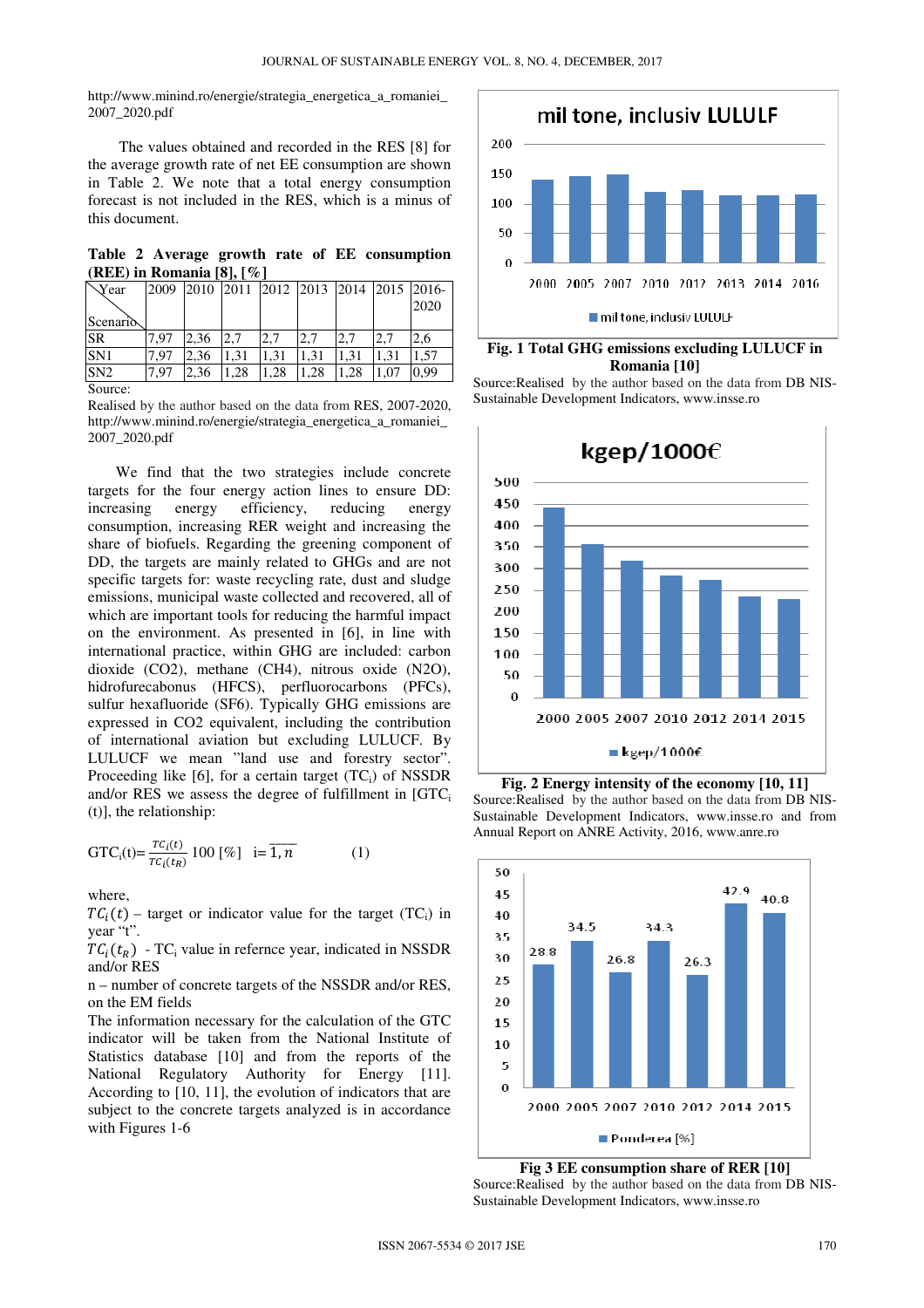

**Fig 4 Evolution of final energy consumption [10]**  Source:Realised by the author based on the data from DB NIS-Sustainable Development Indicators, www.insse.ro



**Fig 5 The share of biofuels in total fuels used in transport [10]** 

Source:Realised by the author based on the data from DB NIS-Sustainable Development Indicators, www.insse.ro





The official reports [10, 11] do not contain data on specific indicators, so it is not possible to assess the achievement level of TC4, TC8, the FEI component of TC3, or the value of the GDP / capita indicator - based on which we could assess the degree of achievement values admitted in the RES (Table 1). The average operational growth rate of EE consumption in [%] will be calculated on the basis of the data taken from [11] and read in Table 2. The GHG emissions in 1990 were taken from [12] to 254 million tonnes. Based on the information above, we calculated the GTC values for the concrete targets for which there is certain information (Fig. 1-6), as well as the REE level. The results obtained are presented in Table 3 and Table 4.

#### **Table 3. GTC values**

| concrete        | target | subtarget  | Values of GTC |
|-----------------|--------|------------|---------------|
| abbreviated     |        |            | $[REE] [\%]$  |
| TC1             |        |            | 682           |
| TC <sub>2</sub> |        |            | 387-2016      |
| TC <sub>3</sub> |        | <b>IEP</b> | 91,7-2015     |
| TC5             |        | 2010       | 104           |
|                 |        | 2015       | 116,6         |
| TC <sub>6</sub> |        |            | 63,7-2015     |
| TC7             |        | 2010       | 41,7          |
|                 |        | 2015       | 47.4          |

**Table 4. Growth rate of EE consumption** 

| Year               | 200 | 201 | 201 | 201 | 201 | 201 | 201 | 201 |
|--------------------|-----|-----|-----|-----|-----|-----|-----|-----|
| <b>REE</b><br>$\%$ | a a |     |     |     | 4.6 | 1,U |     |     |

### **3. CONCLUSIONS**

Most of the concrete targets included in the NSSDR - for the environment and in the NSSDR and RES - for energy have been achieved (TC1, TC2, TC5) or there is a real realization perspective (TC3). There are exceptions:

TC6 - on the reduction of final energy use in the [2008- 2016] period, reaching a level of achievement by 2015 at 63.7%

TC7 - on the use of biofuels with an output below 50%

As the official data are missing, the degree of achievement of TC4 targets (related to the RER share of final energy consumption), TC8 (building fund rehabilitation) and TC3 - the final energy intensity part, can not be assessed. The expected level in the RES for the growth rhythm of EE consumption in the period [2009- 2016] is not confirmed. The NSSDR target assumed by SDSEU for GHG emissions has proved to be too modest in relation to the possibilities and needs of limitation, which is under review in both Romania and the EU28.

The analysis reveals inconsistencies between the targets assumed by strategies and reports or official statistics. There are irrelevant targets in official reports or statistics (TC4, TC8, TC3-FEI), while there are relevant indicators for sustainable development, highlighted in official statistics but not included in the strategies (waste recycling rate, dust emissions and slumps, municipal waste collected and exploited, share of thermal power